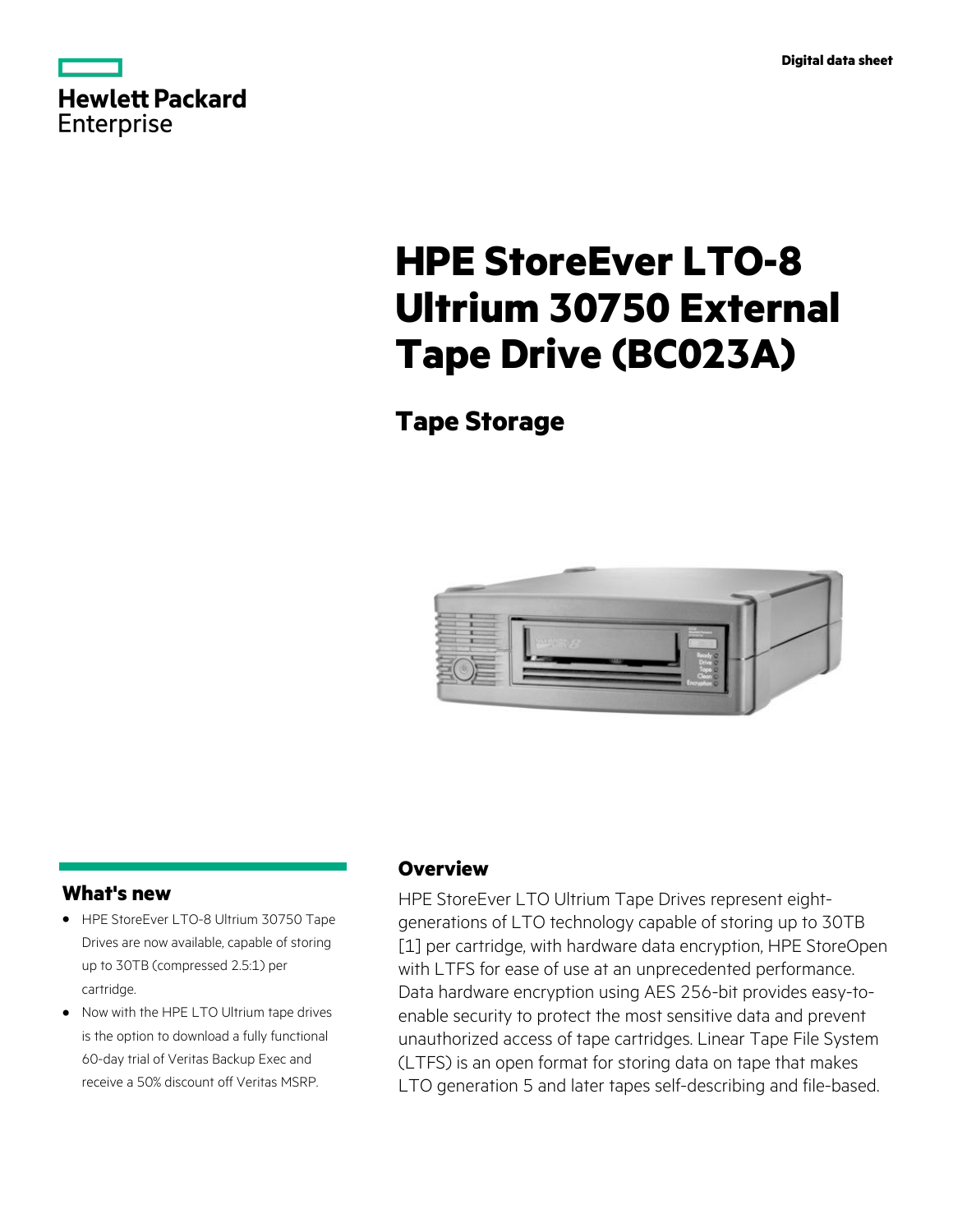Visit www.backupexec.com/hpe

HPE StoreEver LTO Ultrium Tape Drives now support LTO-7 Type M media **·**

Capable of data transfer rates up to 300 MB/s native, the Data Rate Matching further optimizes performance by matching host system speed to keep drives streaming, thus enabling the fastest tape performance.

#### **Features**

#### **Outstanding Capacity and Performance, Monitoring Capabilities, Hardware Encryption & StoreOpen/LTFS**

HPE StoreEver LTO Ultrium Tape Drives provide up to 30TB[1] of compressed capacity on a single cartridge.

HPE StoreOpen Standalone and Linear Tape File System (LTFS) allows customers to store data in an open format making the tape self-describing and file-based.

Enables even the tightest backup window to be met with unprecedented performance.

Provides highest level of security with encryption for strong backup data privacy to secure confidential information and address compliance quickly and with fewer cartridges.

#### **Reliable, Well Connected and Compatible**

Allows the tape drive to continuously adjust the speed of the drive to keep drives streaming to maximize performance and reduce start/stops which significantly increase reliability of HPE drives and media.

SAS models qualified on HPE and non-HPE servers; including popular platforms from vendors such as Dell, IBM, and Sun. See DAPR compatibility matrix on the right rail for more information.

Extensive list of supported backup and archiving software applications from HPE, CA, VERITAS, Legato, Tivoli, and many more.

Design leveraged from previous HPE LTO tape drives to deliver confident backups at high duty cycles.

#### **Complete Solution Straight out of the Box**

Provides HPE LTO media, cables, user guides and a download flyer for the fully functional 60-day trial of Veritas Backup Exec. Customers can receive a 50% discount off Veritas MSRP.

For IT organizations with stringent, long-term data retention requirements, WORM data protection capability offers a simple and secure method for archiving records allowing customers to affordably meet the toughest industry compliance regulations.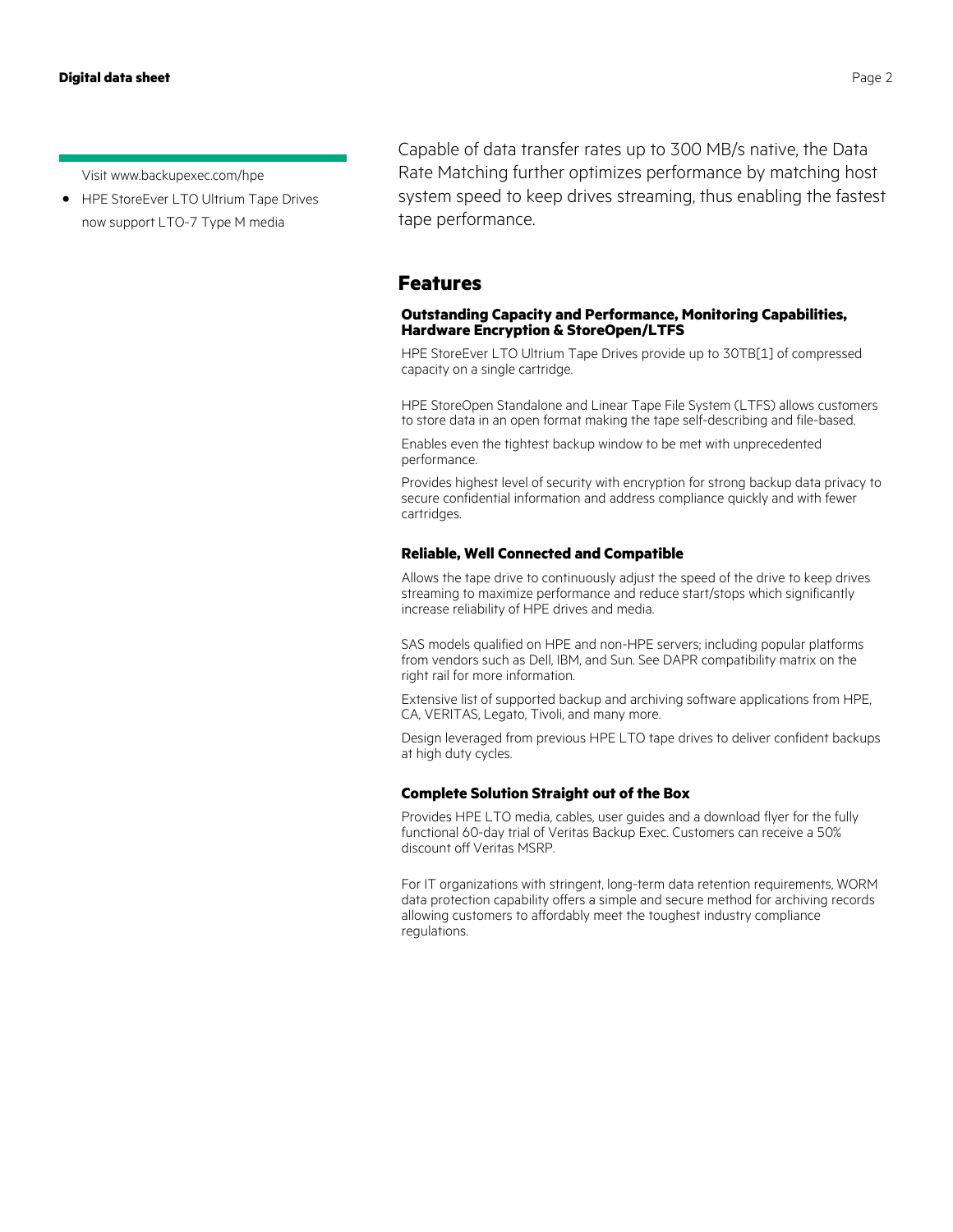|  |  | Pac |
|--|--|-----|
|  |  |     |

# **Technical specifications HPE StoreEver LTO-8 Ultrium 30750 External Tape Drive**

| <b>Product Number (SKU)</b>    | BC023A                                                                                                                                        |  |
|--------------------------------|-----------------------------------------------------------------------------------------------------------------------------------------------|--|
| <b>Recording technology</b>    | LTO-8 Ultrium 30750                                                                                                                           |  |
| <b>Capacity</b>                | 30 TB Compressed 2.5:1                                                                                                                        |  |
| <b>Host interface</b>          | 6 Gb/s SAS                                                                                                                                    |  |
| <b>Transfer rate</b>           | 300 MB/s native                                                                                                                               |  |
| <b>WORM capability</b>         | Yes                                                                                                                                           |  |
| <b>Encryption capability</b>   | AES 256-bit                                                                                                                                   |  |
| <b>Form factor</b>             | 5.25-inch half-height                                                                                                                         |  |
| Minimum dimensions (W x D x H) | 7.7 x 22.3 x 29.5 cm                                                                                                                          |  |
| Weight                         | 4.65 kg                                                                                                                                       |  |
| Warranty                       | 3-year parts, no labor, no onsite support coverage. For more warranty information refer to<br>http://h20564.www2.hpe.com/hpsc/wc/public/home. |  |